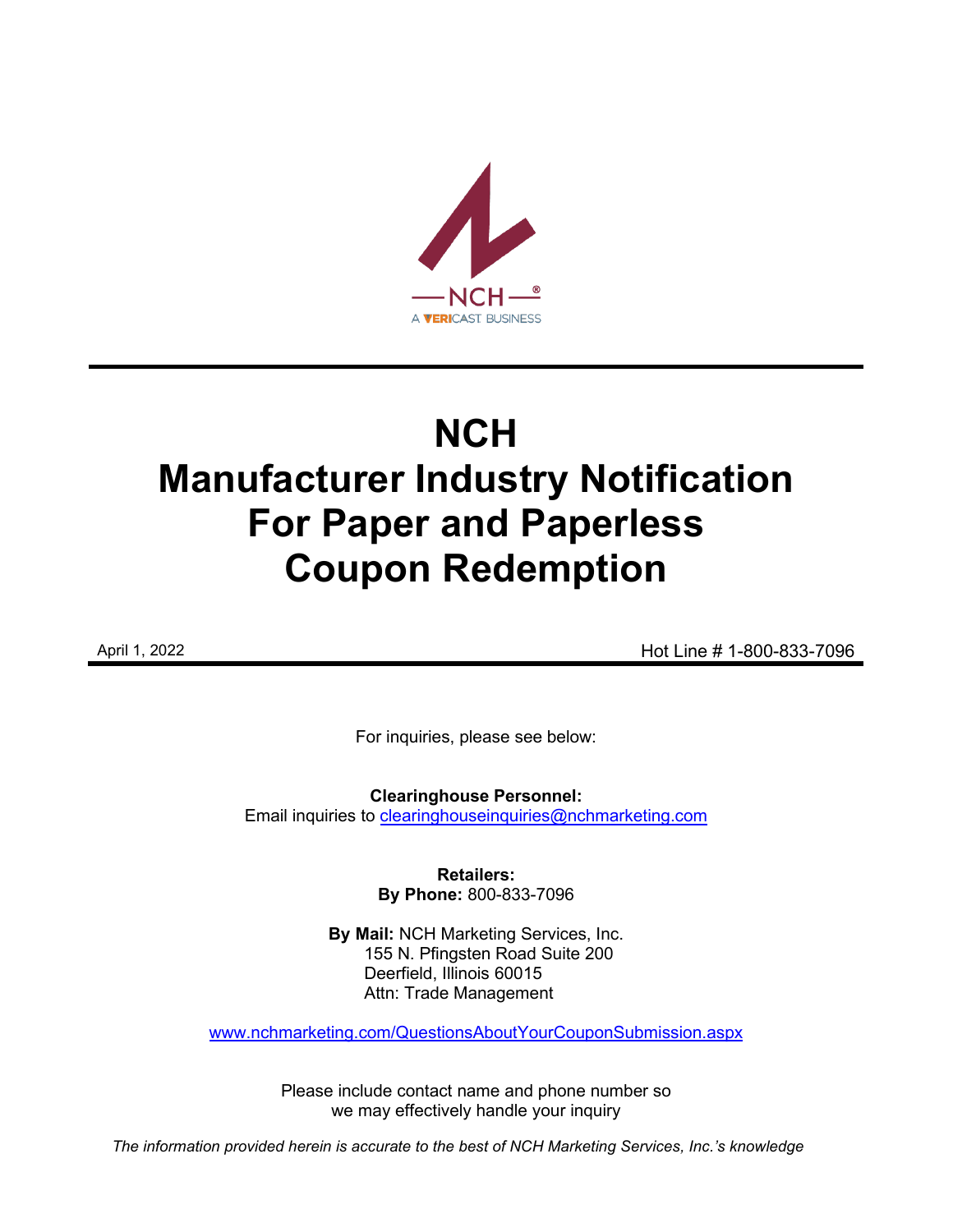# **Glossary**

## **Brands / Products**

Brands / products which the manufacturer has previously couponed on and advised NCH of; may not be all inclusive

## **Family Codes**

Family codes as provided by the manufacturer; may not be all inclusive of the manufacturer's complete family code structure

## **Manufacturer Merger**

A manufacturer merging into an existing NCH client

## **Manufacturer Name Change**

An NCH client changing their corporate name

## **Manufacturer Published Coupon Redemption Policy Updates**

Newly published or updated NCH client Manufacturer Redemption Policies which may be found online at the NCH Retailer Support Center, [www.nchmarketing.com/QuestionsAboutYourCouponSubmission.aspx](http://www.nchmarketing.com/QuestionsAboutYourCouponSubmission.aspx)

## **Manufacturer Redemption Address Change**

An NCH client moving to another agent or beginning to process in-house

## **Manufacturer Redemption Clarification**

Further details pertaining to NCH client company prefixes, brands, family codes, etc.

## **Manufacturer Split**

An NCH client who has sold products to another manufacturer

#### **New NCH Manufacturer**

A manufacturer new to NCH who may or may not have coupons in the marketplace

1

*Invoice and store tags need to reflect full NCH Manufacturer name and number as shown in example below.*

## *Example: ABC Company #9999*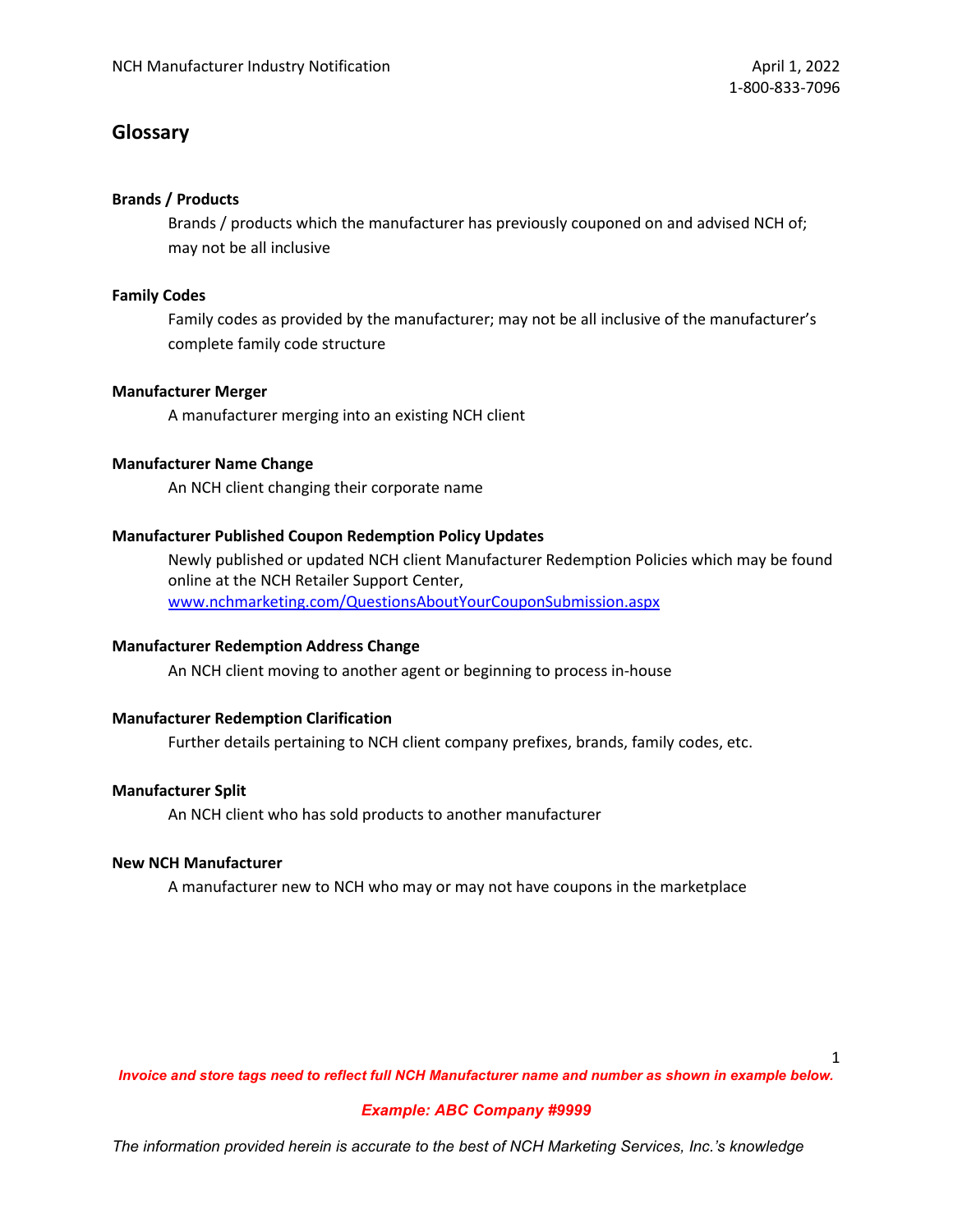## **New NCH Manufacturer**

## *The information below pertains to both paper and paperless submissions*

| Effective Date: 4/18/2022                                                   |                      |                                 |  |
|-----------------------------------------------------------------------------|----------------------|---------------------------------|--|
| <b>Manufacturer Name</b>                                                    | <b>Client Number</b> | <b>Prior Redemption Address</b> |  |
| Matosantos Commerical Corp #1789<br>PO Box 880001<br>El Paso, TX 88588-0001 | 1789                 | N/A                             |  |
| <b>GS1 Company Prefix</b>                                                   | <b>Family Codes</b>  | <b>Brands / Products</b>        |  |
| 0052525                                                                     | All Family Codes     | Campoverde                      |  |

# **Manufacturer Merger**

*The information below pertains to both paper and paperless submissions. Paperless offers must be reregistered for all agents by Effective Date below. Please email [NRSpaperless@nchmarketing.com](mailto:NRSpaperless@nchmarketing.com) to obtain correct NCH Retailer Services billing ID for Paperless Offer Registration Files.*

| <b>Effective Date: 4/11/22</b> |                                |                                                                                                                 |                                                             |                                |  |  |
|--------------------------------|--------------------------------|-----------------------------------------------------------------------------------------------------------------|-------------------------------------------------------------|--------------------------------|--|--|
| <b>Manufacturer Name</b>       | <b>Client</b><br><b>Number</b> | <b>Previous Redemption</b><br><b>Address</b>                                                                    | <b>Merging Into</b>                                         | <b>Client</b><br><b>Number</b> |  |  |
| Revlon, Inc                    | 197                            | Elizabeth Arden Inc<br>Inmar Dept. #19346<br>Mfr Rcy Office<br>801 Union Pacific Blvd Ste 5<br>Laredo, TX 78045 | Revlon, Inc #197<br>PO Box 880001<br>El Paso, TX 88588-0001 | 197                            |  |  |
| <b>GS1 Company Prefix</b>      | <b>Family Codes</b>            |                                                                                                                 | <b>Brands / Products</b>                                    |                                |  |  |
| 0719346                        | All Family Codes               |                                                                                                                 | All Brands                                                  |                                |  |  |
| 0608133                        | All Family Codes               |                                                                                                                 | All Brands                                                  |                                |  |  |

*Invoice and store tags need to reflect full NCH Manufacturer name and number as shown in example below.*

#### *Example: ABC Company #9999*

*The information provided herein is accurate to the best of NCH Marketing Services, Inc.'s knowledge*

2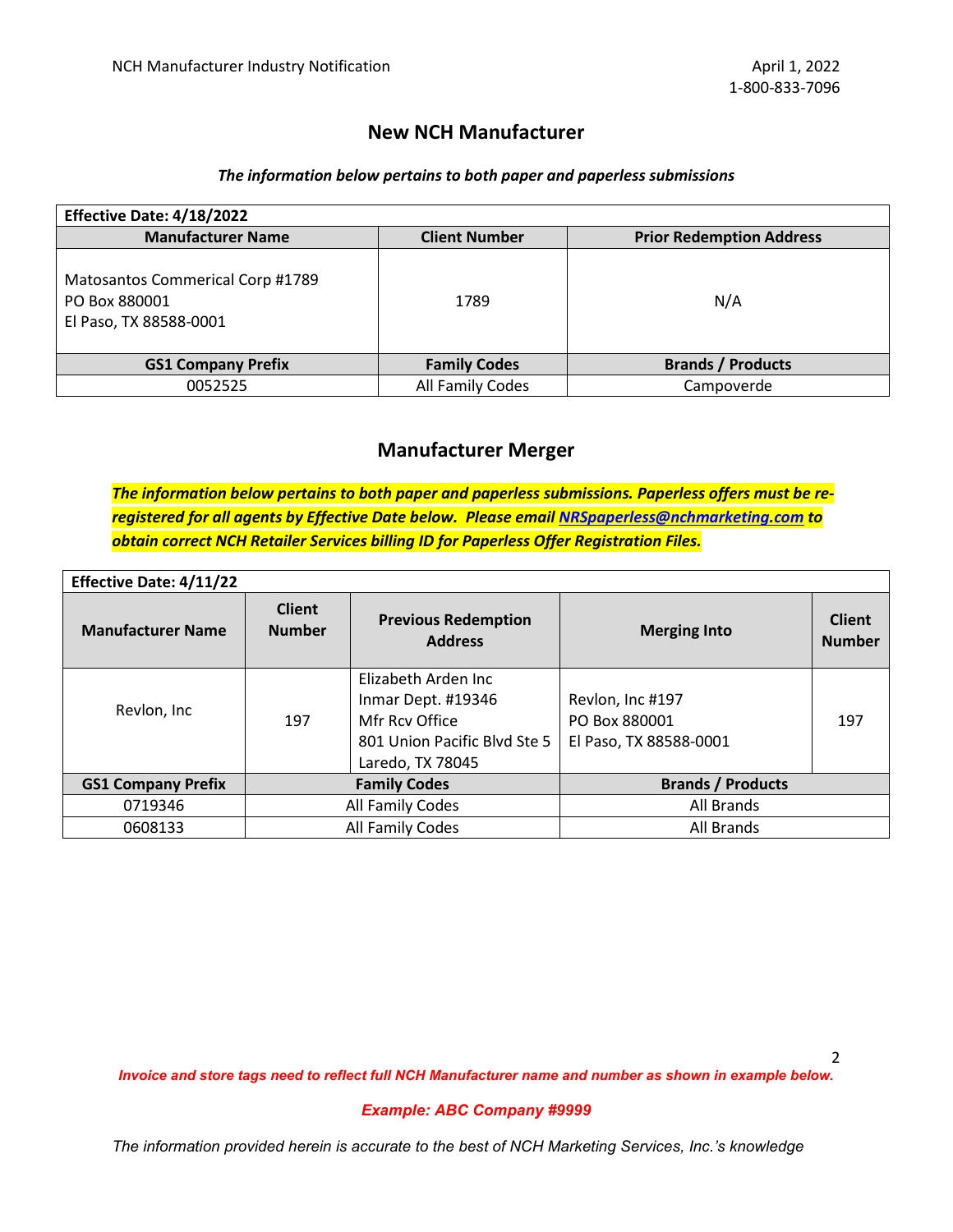# **Manufacturer Split**

*The information below pertains to both paper and paperless submissions. Paperless offers must be reregistered for all agents by Effective Date below. Please email [NRSpaperless@nchmarketing.com](mailto:NRSpaperless@nchmarketing.com) to obtain correct NCH Retailer Services billing ID for Paperless Offer Registration Files.*

| Effective Date: 4/04/2022                                           |                                |                                                                           |                                |                                |  |
|---------------------------------------------------------------------|--------------------------------|---------------------------------------------------------------------------|--------------------------------|--------------------------------|--|
| <b>Previous Manufacturer Name &amp;</b><br><b>Address</b>           | <b>Client</b><br><b>Number</b> | <b>New Manufacturer Name &amp; Address</b>                                |                                | <b>Client Number</b>           |  |
| Tyson Pet Products #1005<br>PO Box 880001<br>El Paso, TX 88588-0001 | 1005                           | The Blue Buffalo Company #1357<br>PO Box 880001<br>El Paso, TX 88588-0001 |                                | 1357                           |  |
| <b>GS1 Company Prefix</b>                                           |                                | <b>Family Codes</b>                                                       |                                | <b>Brands/Products</b>         |  |
| 0031400                                                             |                                | 100                                                                       |                                | Any Nudges Product             |  |
| 0031400                                                             |                                | 111                                                                       | Any Nudges 3 oz                |                                |  |
| 0031400                                                             | 112                            |                                                                           |                                | Any Nudges 5 oz/6 oz           |  |
| 0031400                                                             | 113                            |                                                                           | Any Nudges 9 oz                |                                |  |
| 0031400                                                             | 114                            |                                                                           | Any Nudges - Trial Pack 4.8 oz |                                |  |
| 0031400                                                             | 120                            |                                                                           |                                | Any Nudges 10 oz or Lgr        |  |
| 0031400                                                             | 121                            |                                                                           |                                | Any Nudges 10 oz/12 oz         |  |
| 0031400                                                             | 122                            |                                                                           |                                | Any Nudges 16 oz/25 oz         |  |
| 0031400                                                             |                                | 123                                                                       |                                | Any Nudges 36 oz               |  |
| 0031400                                                             |                                | 124                                                                       |                                | Any Nudges 40 oz               |  |
| 0031400                                                             | 200                            |                                                                           |                                | Any True Chews Product         |  |
| 0031400                                                             | 211                            |                                                                           |                                | Any True Chews 3-4 oz          |  |
| 0031400                                                             | 212                            |                                                                           |                                | Any True Chews 10-14 oz        |  |
| 0031400                                                             | 213                            |                                                                           | Any True Chews 20-22 oz        |                                |  |
| 0031400                                                             | 214                            |                                                                           |                                | Any True Chews Grain Free 8 oz |  |
| 0031400                                                             | 300                            |                                                                           |                                | Any True Chews Pork Product    |  |

| Effective Date: 4/04/2022                                                |                                |                                                                     |  |                        |
|--------------------------------------------------------------------------|--------------------------------|---------------------------------------------------------------------|--|------------------------|
| <b>Previous Manufacturer Name &amp;</b><br><b>Address</b>                | <b>Client</b><br><b>Number</b> | <b>New Manufacturer Name &amp; Address</b>                          |  | <b>Client Number</b>   |
| The Kraft Heinz Company #1539<br>PO Box 880001<br>El Paso, TX 88588-0001 | 1539                           | Emmi Roth USA, Inc #1542<br>PO Box 880001<br>El Paso, TX 88588-0001 |  | 1542                   |
| <b>GS1 Company Prefix</b>                                                | <b>Family Codes</b>            |                                                                     |  | <b>Brands/Products</b> |
| 0070277                                                                  | All Family Codes               |                                                                     |  | Athenos Cheese         |
| 0070277                                                                  | All Family Codes               |                                                                     |  | Athenos Pita Chips     |

3

*Invoice and store tags need to reflect full NCH Manufacturer name and number as shown in example below.*

#### *Example: ABC Company #9999*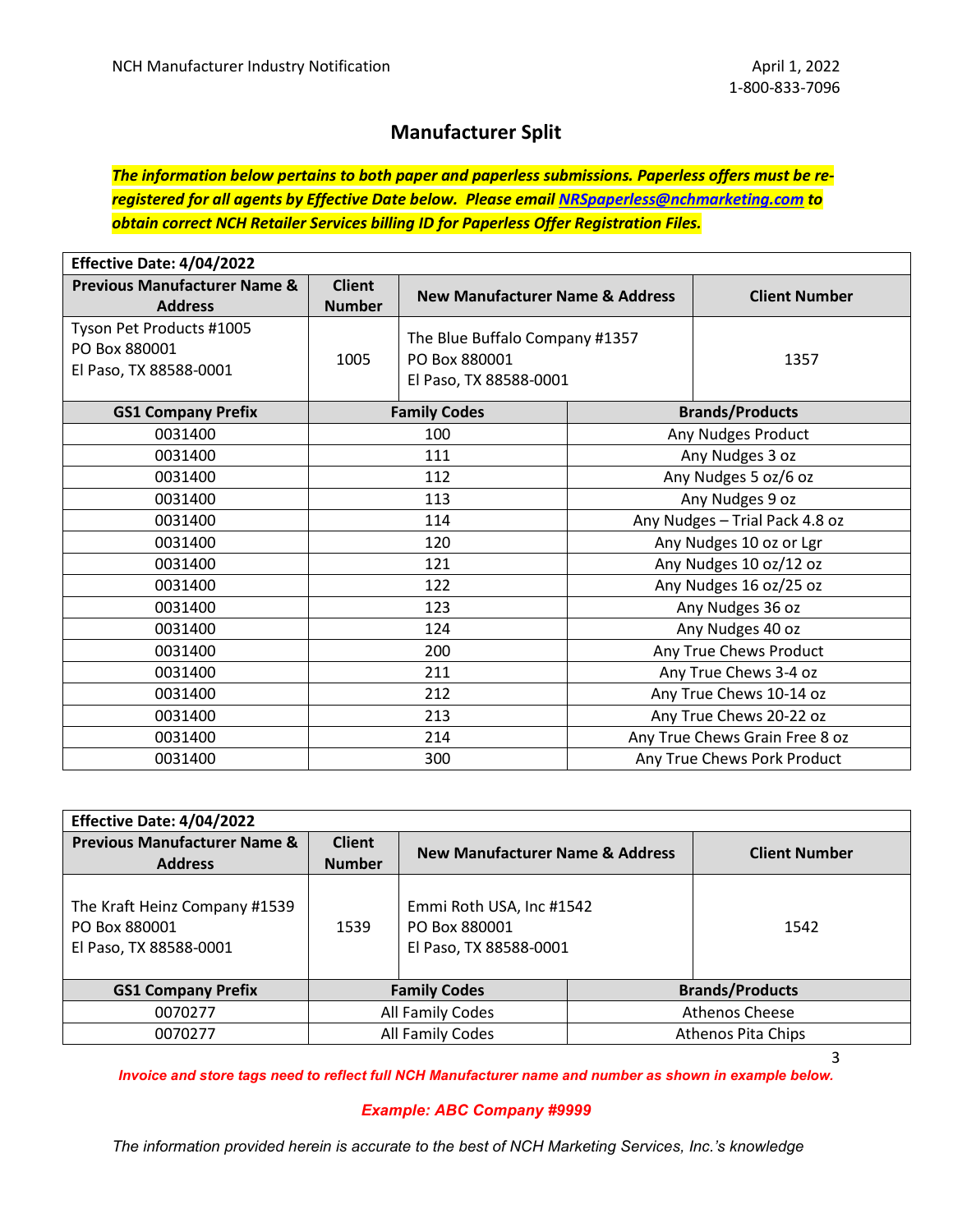# **Manufacturer Redemption Address Change**

*The information below pertains to both paper and paperless submissions. Paperless offers must be reregistered for all agents by Effective Date below. Please email [NRSpaperless@nchmarketing.com](mailto:NRSpaperless@nchmarketing.com) to obtain correct NCH Retailer Services billing ID for Paperless Offer Registration Files.*

| <b>Effective Date:</b>                 |                                |                               |                           |
|----------------------------------------|--------------------------------|-------------------------------|---------------------------|
| <b>Manufacturer Name &amp; Address</b> | <b>Client</b><br><b>Number</b> | <b>Forwarding Information</b> | <b>GS1 Company Prefix</b> |
|                                        |                                |                               |                           |

# **Manufacturer Name Change**

## *The information below pertains to both paper and paperless submissions*

| <b>Effective Date: 3/11/22</b>                            |                                |                                           |                      |
|-----------------------------------------------------------|--------------------------------|-------------------------------------------|----------------------|
| <b>Previous Manufacturer Name &amp;</b><br><b>Address</b> | <b>Client</b><br><b>Number</b> | <b>New Manufacturer Name</b><br>& Address | <b>Client Number</b> |
| Claire-Sprayway, Inc #1488                                |                                | PLZ Corp (Sprayway, Inc) #1488            |                      |
| PO Box 880001                                             | 1488                           | PO Box 880001                             | 1488                 |
| El Paso, TX 88588-0001                                    |                                | El Paso, TX 88588-0001                    |                      |

# **Manufacturer Redemption Clarification**

#### *The information below pertains to both paper and paperless submissions*

| <b>Manufacturer Name &amp; Address</b> | <b>Client</b><br><b>Number</b> | <b>Comments</b> |
|----------------------------------------|--------------------------------|-----------------|
|                                        |                                |                 |

*Invoice and store tags need to reflect full NCH Manufacturer name and number as shown in example below.*

#### *Example: ABC Company #9999*

*The information provided herein is accurate to the best of NCH Marketing Services, Inc.'s knowledge*

4